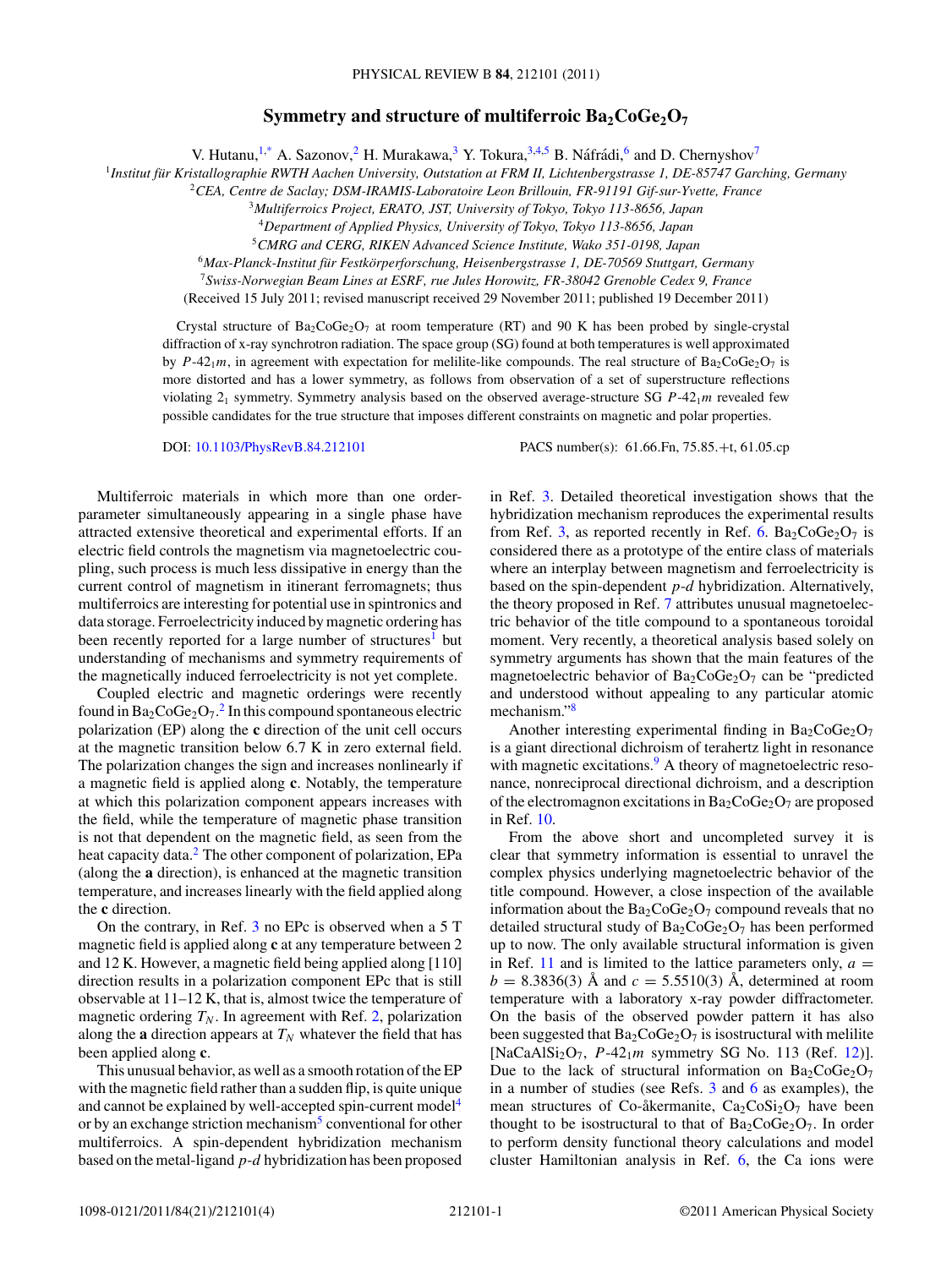<span id="page-1-0"></span>simply substituted by Ba, and Si by Ge, in the structure of  $Ca_2CoSi_2O_7$  published in 1993.<sup>13</sup> However, a number of more recent and more detailed studies on  $Ca_2CoSi_2O_7$  (Refs. [14](#page-3-0) and [15\)](#page-3-0) question the structure proposed earlier and show that  $Ca<sub>2</sub>CoSi<sub>2</sub>O<sub>7</sub>$  at low temperature has a modulated commensurate phase described as a twinned orthorhombic structure with SG  $P2_12_12$ . In this superstructure  $CoO<sub>4</sub>$  tetrahedra are distorted and rotated to different degrees. The deformation of the basic crystal lattice and the corresponding symmetry changes were related to a misfit between the layers formed by  $CoO<sub>4</sub>$  and  $Si<sub>2</sub>O<sub>7</sub>$  groups and interlayer cations (Ca).<sup>[15,16](#page-3-0)</sup> Taking into account that the atomic radius for Ba is much larger than for Ca one should expect  $Ba<sub>2</sub>CoGe<sub>2</sub>O<sub>7</sub>$  not to be isostructural to  $Ca_2CoSi_2O_7$ , but rather be deformed and therefore have a different physical response, for example, within the Co-O hybridization model proposed in Ref. [3](#page-3-0) and based on the geometrical measures of the structural arrangement. In terms of symmetry-constrained properties such deformations could imply a change of the space group. Even if no obvious symmetry changes have been noted, an isostructural deformation still may strongly affect physical properties; see the  $(Ca_{1-x}Sr_x)_2 \text{ } Cosi_2O_7$  mixed system as an example<sup>17</sup> where EP observed in the undoped  $Ca_2CoSi_2O_7$ vanishes by adding Sr just at  $x = 0.2$ .

In order to fill the gap of structural information on  $Ba_2CoGe_2O_7$  and provide reliable data for further experimental and theoretic research, we have collected single-crystal diffraction data on  $Ba_2CoGe_2O_7$  at RT and 90 K with the help of synchrotron radiation.

A high-quality single crystal of  $Ba_2CoGe_2O_7$  (6 mm in diameter and 15 mm in length) was grown using the floating zone method similar to those used in the previous studies.<sup>3,9</sup> A small needle-shaped crystal of about  $60 \times 150 \mu$ m was selected for the diffraction experiment.

Single-crystal diffraction measurements were performed at the KUMA6 diffractometer at BM01A station (Swiss-Norwegian Beam Lines, ESRF, Grenoble).<sup>[18](#page-3-0)</sup> The data were collected at RT with a wavelength  $\lambda = 0.698$  Å calibrated with a LaB6 NIST standard powder. An Oxford Cryostream 700+ cold nitrogen blower was used for the data collection at 90 K. The experimental frames were processed with the CRYSALIS

TABLE I. Single-crystal diffraction experimental and refinement details for basic melilite structural model.

| Parameters                           | 293(2) K         | 90(1) K                           |
|--------------------------------------|------------------|-----------------------------------|
| a(A)                                 | 8.3845(1)        | $8.3802(1)$ ,                     |
| c(A)                                 | 5.5497(2)        | 5.5435(1)                         |
| $V(\AA^3)$                           | 390.14(2)        | 389.31(2)                         |
| No. of measured reflections          | 8239             | 12813                             |
| No. of independent reflections       | 623              | 628                               |
| No. of observed reflections          | 620              | 626                               |
| Criterion for observed reflections   | $I > 2\sigma(I)$ | $I > 2\sigma(I)$                  |
| $R_{\text{int}}$                     | 3.53             | 6.16                              |
| $\theta_{\text{max}}$ (°)            | 29.4             | 27.35                             |
| Wavelength (Å)                       | 0.6980           | 0.6525                            |
| Refinement on $F^2$                  |                  |                                   |
| $R[F^22\sigma(F^2)],\% wR(F^2),\% S$ |                  | 1.35, 4.07, 0.97 1.30, 3.90, 0.99 |
| No. of refined parameters            | 36               | 36                                |
|                                      |                  |                                   |

software[.19](#page-3-0) The same software was used for scaling, Lorentz, polarization, and absorption corrections. The crystal structure was refined using JANA[20](#page-3-0)06.<sup>20</sup> The Becker-Coppens type 1 Gaussian isotropic extinction correction has been applied. The parameters for the quality of the data refinement are shown in Table I. Full results of the refinements including detailed structural parameters are deposited as crystallographic information files  $(CIF).^{21}$ 

Initially, the measured intensities of the Bragg reflections have been refined on the base of the melilite-type structure, proposed in Ref. [11,](#page-3-0) with tetragonal SG  $P-42<sub>1</sub>m$  (No. 113).<sup>[12](#page-3-0)</sup> The results show that this model describes the structure with rather high accuracy for both temperatures. The melilite structure is composed of tetrahedral layers built up by  $CoO<sub>4</sub>$ and  $Ge_2O_7$  groups and separated by intermediate layers of Ba cations as shown in Fig. 1.

Until now most numerical calculations for the title compound have been done without experimental information on the crystal structure but assuming a similarity with  $Ca_2CoSi_2O_7$ . Here we show the fractional atomic coordinates, and isotropic and anisotropic atomic displacement parameters (ADPs) of the crystal structure of  $Ba_2CoGe_2O_7$  determined in  $P-42_1m$ SG group at RT (Tables [II](#page-2-0) and [III\)](#page-2-0); these data could serve as necessary experimental input for theoretical calculations.

It is well known that many of the melilite-like compounds show incommensurate or commensurate modulated lock-in phases at low temperatures.[22](#page-3-0) A close inspection of our data for  $Ba<sub>2</sub>CoGe<sub>2</sub>O<sub>7</sub>$  revealed the following: (a) No incommensurate reflections have been seen for the studied sample at both temperatures; (b) commensurate superstructure reflections of type  $(h,0,0)$ ,  $(0,k,0)$  with odd *h* and *k*, violating the systematic extinctions for the  $2<sub>1</sub>$  symmetry element have been observed



FIG. 1. (Color online) The average structure of  $Ba_2CoGe_2O_7$  at RT. Positions of O and Ba atoms represented by ADP ellipsoids from Table [III;](#page-2-0) top: projection onto the *ab* plane, bottom: perspective view.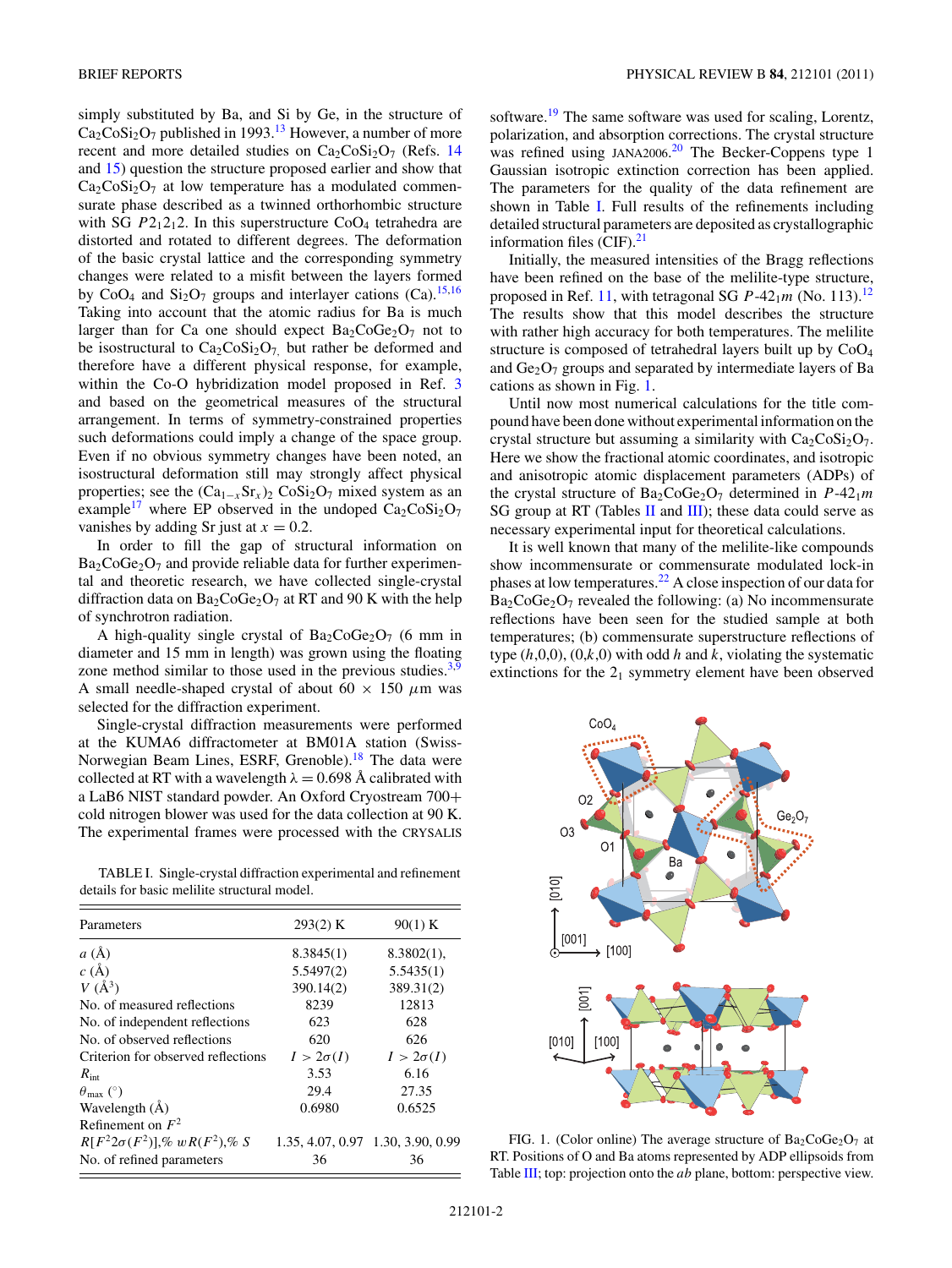<span id="page-2-0"></span>TABLE II. The atomic position parameters of the average structure at RT  $(P-42<sub>1</sub>m)$ .

| <b>Ion</b>     | Wyckoff<br>Positions | x          | Υ          | Z.         |
|----------------|----------------------|------------|------------|------------|
| Ba             | 4e                   | 0.33477(2) | 0.16523(2) | 0.49262(4) |
| Co             | 2h                   | $\theta$   | $\theta$   | 0          |
| Ge             | 4e                   | 0.14051(3) | 0.35949(3) | 0.03963(7) |
| O <sub>1</sub> | 2c                   | 0          | 0.5        | 0.1588(8)  |
| O <sub>2</sub> | 4e                   | 0.1384(2)  | 0.3616(2)  | 0.7284(5)  |
| O <sub>3</sub> | 8 f                  | 0.0799(2)  | 0.1843(2)  | 0.1876(3)  |

(Fig. 2). These reflections are very weak yet observable up to  $h, k = 13$  both at 90 K and RT. These observations allow us to conclude that the  $P-42<sub>1</sub>m$  structure indeed is only an approximate one, and the true symmetry of  $Ba<sub>2</sub>CoGe<sub>2</sub>O<sub>7</sub>$ should be lower.

Such reflections forbidden in  $P-42<sub>1</sub>m$  have been found already for other melilite-like compounds, e.g.,  $Ca<sub>2</sub>CoSi<sub>2</sub>O<sub>7</sub>$ .<sup>[14,16](#page-3-0)</sup> In Ref. [16](#page-3-0) a large number of the superstructure reflections was observed at 130 K and the *P*-4 tetragonal structure has been proposed being twinned with respect to the diagonal mirror plane  $m<sub>x</sub>$ y. In Ref. [14](#page-3-0) only two reflections, (9,0,0) and (27,0,0), are reported at 297 K. They were attributed to the multiple diffraction effect and were not considered for further structure determination the final structure model proposed in Ref. [14](#page-3-0) is a twinned orthorhombic structure of  $P2_12_12$  symmetry.

The large number of superstructure reflections we observe may serve as an argument that these Bragg reflections are not induced by multiple-scattering effects. This conclusion has been further confirmed in a separate experiment where one of these reflections, namely  $(-1,0,0)$  (see Fig. 2, right), was measured at different orientations corresponding to different  $\Psi$  angles. Abrupt changes in the integral intensity are expected for such scans (so-called  $\Psi$  scans) if multiple scattering took place. No trace of such response has been observed for our tests confirming structural origin of the observed reflections. We check also a number of other samples originating from the same large crystal and observe that the superstructure reflections can be found in all of them; however, their relative intensity is somewhat sample dependent. The latter observation suggests that the intensity of superstructure reflections could be affected by a twinning or domain structure seen before for the other melilites. $22$ 

The superstructure reflections appear at the **Q** vectors in the reciprocal space where the magnetic intensity in neutron



FIG. 2. (Color online) The *hk*0 layer calculated from twodimensional detector images measured at 90 K; left: whole data set, right: magnified selected part with superstructure reflections noted by circles.

diffraction occurs below  $T_N = 6.7$  K.<sup>[23](#page-3-0)</sup> Moreover, a clearly visible forbidden peak (100) at 10 K, when no magnetic order is assumed, is shown in the inset of Fig. [1](#page-1-0) in Ref. [23](#page-3-0) and is attributed to multiple scattering. Our data indicate a possibility that this intensity could also have a structural origin; the structural contribution could be distinguished from multiple-scattering effects with help of  $\Psi$  scans. Careful study of nuclear and magnetic contributions to the total intensity of the forbidden reflections in the  $P-42<sub>1</sub>m$  SG should be therefore considered in the future investigations of the magnetic structure.

We have tried to account for the superstructure reflections in the structure solution and refinement using various lowsymmetry models, but these efforts gave no improvement comparing with the high-symmetry approximant. This is generally expected as superstructure Bragg reflections have relatively low intensity, they are relatively low in number, and their intensities are corrupted by an unresolved twinning pattern. Resolution of possible twinning could be done in a complimentary crystallographic study with higher angular resolution. Here we propose a symmetry analysis enumerating possible structures compatible with the observed extinctions. Since no additional reflections indicating change of translational symmetry have been seen, we limit our consideration to the  $\Gamma$  point of the Brillouin zone. Sorting out irreducible representations (IRs in Table [IV\)](#page-3-0) at the  $\Gamma$  point, one readily finds<sup>[24](#page-3-0)</sup> that only six SGs with lower symmetry are expected for the parent  $P-42<sub>1</sub>m$  symmetry; they are listed in Table [IV.](#page-3-0) Only those allowing for observed superstructure reflections have to be considered, thus the number of the possible structures with the higher-symmetry SGs reduces to two: tetragonal *P*-4 (No. 81)<sup>[12](#page-3-0)</sup> and orthorhombic *Cmm*2 (No. 35).<sup>12</sup> As mentioned

| Ion            | $U_{11}$  | $U_{22}$  | $U_{33}$  | $U_{12}$    | $U_{13}$     | $U_{23}$  | $U_{\rm iso}/U_{\rm eqv}$ |
|----------------|-----------|-----------|-----------|-------------|--------------|-----------|---------------------------|
| Ba             | 0.0131(1) | $U_{11}$  | 0.0123(2) | 0.0027(1)   | $-0.0008(1)$ | $-U_{13}$ | 0.0128(1)                 |
| Co             | 0.0109(2) | $U_{11}$  | 0.0126(6) |             |              | 0         | 0.0114(2)                 |
| Ge             | 0.0104(1) | $U_{11}$  | 0.0096(3) | 0.0005(2)   | $-0.0002(1)$ | $-U_{13}$ | 0.0101(1)                 |
| O <sub>1</sub> | 0.0188(2) | $U_{11}$  | 0.012(3)  | 0.008(2)    |              | $\Omega$  | 0.017(1)                  |
| O <sub>2</sub> | 0.0201(1) | $U_{11}$  | 0.010(2)  | 0.004(2)    | 0.001(1)     | $-U_{13}$ | 0.017(1)                  |
| O <sub>3</sub> | 0.0219(2) | 0.0129(1) | 0.015(2)  | $-0.005(1)$ | $-0.004(1)$  | 0         | 0.016(1)                  |

TABLE III. The ADP of the average structure at RT  $(P-42<sub>1</sub>m)$ .